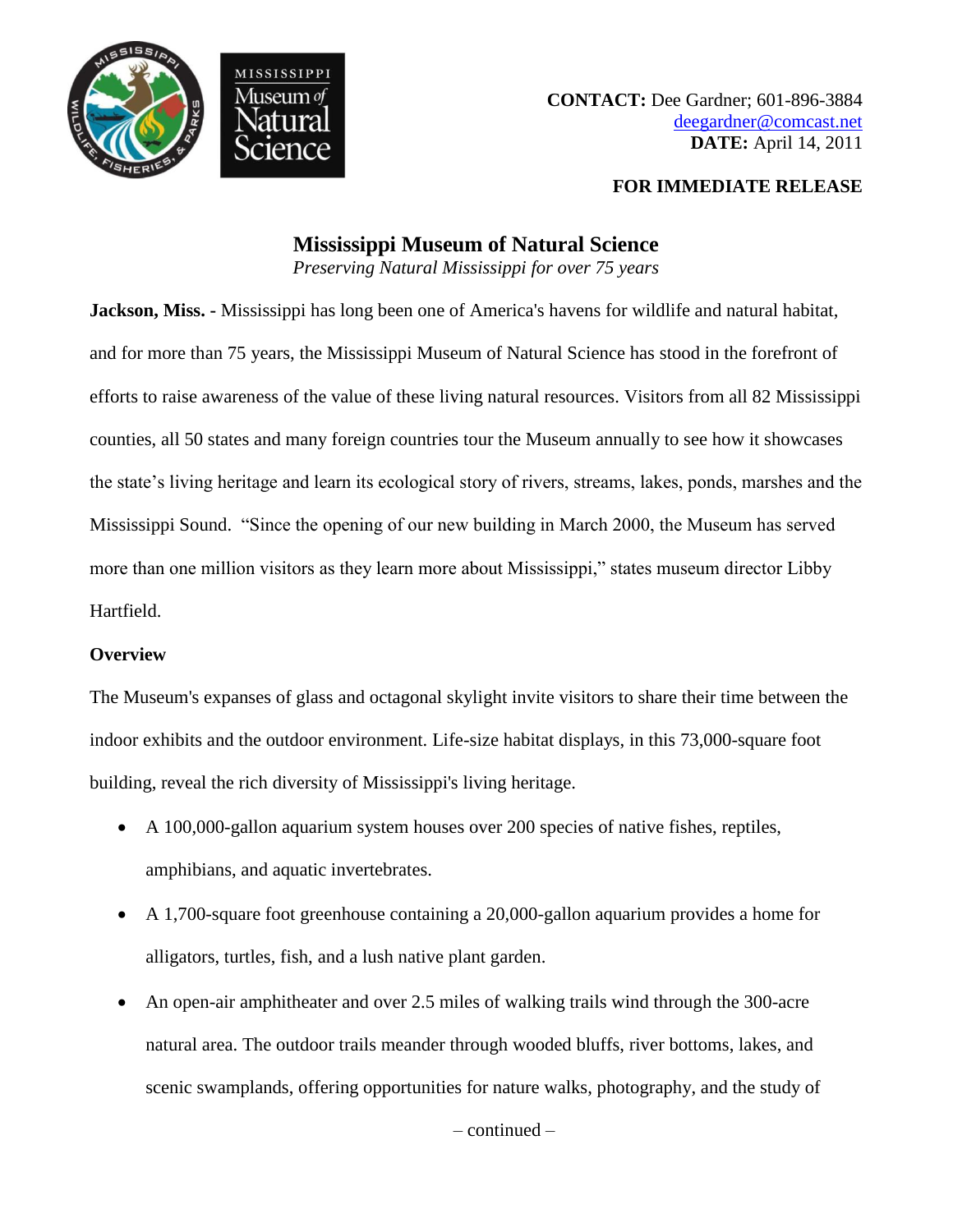## MMNS, page 2

- living things in their environment.
- Plus, a 2500 square foot space allows the Museum to showcase special changing exhibits.

## **Mission**

The Museum's mission is to promote understanding and appreciation of Mississippi's biological diversity through collections, research, scientific data bases, education, and exhibits; and to inspire the people of our state to respect the environment and to preserve natural Mississippi.

Nearly 60 employees ranging from an education coordinator, librarian and gift shop manager to an aquatic biologist, ichthyologist, and an ornithologist carry out this mission with the help of a dedicated team of volunteers.

## **Awards**

Since the 1930's, the Museum has been a leader in protecting our natural heritage while establishing a distinguished national and international reputation. The Museum is fortunate to have received the following awards recently: "Mississippi's Travel Attraction of the Year" (Mississippi Tourism Association), "Attraction of the Year" (SUMITT Award presented by the Jackson CVB), "Best Museum" by the readers of the *Jackson Free Press*, "Best Museum" by the readers of *Mississippi Magazine*, and "Family Favorite - Best Museum for Kids" by the readers of Jackson's *Parents & Kids Magazine*.

#### **Education**

Education Coordinator Angel Rohnke explains that, "The members of the Museum staff, drawing from their individual backgrounds in education and research, derive great personal satisfaction from sharing the museum's resources with the people of Mississippi." For schools across the state, they distribute instructional materials and present hands on, interactive educational programs and teacher training

– continued –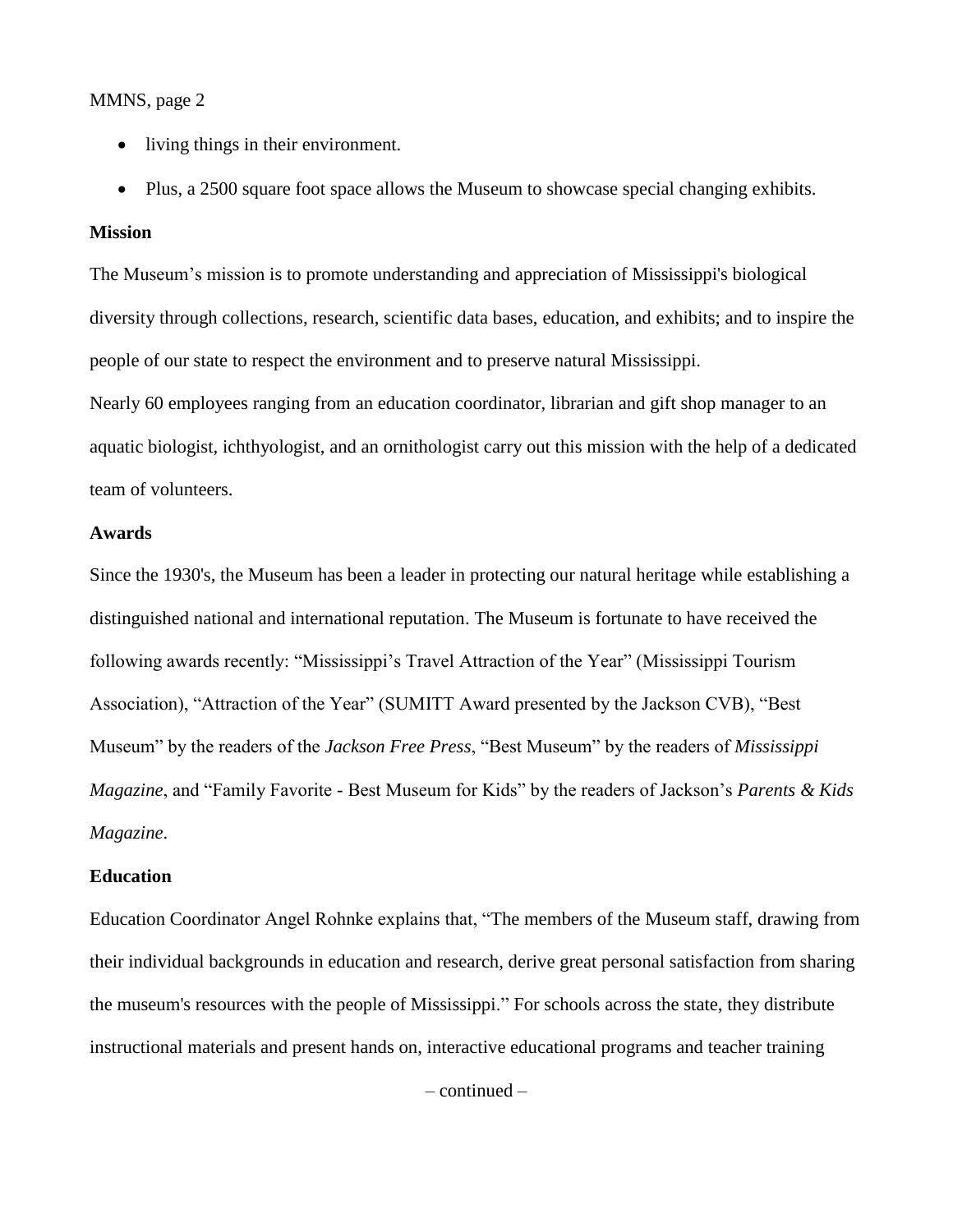#### MMNS, page 3

workshops. They also contribute professionally to museum publications and fill hundreds of requests for literature and information. The Museum's hands-on Pre-School Room is designed especially for children ages three through pre-kindergarten five.

## **Research**

"The Museum is responsible for studying, preserving, and enhancing Mississippi's living natural resources," explains the museum's assistant director Charles Knight. The staff includes ten research biologists who are chiefly concerned with protecting our state's rare and endangered species. The staff also administers federal research and education grants and maintains the Mississippi Natural Heritage Database, a computerized information bank containing some 5,000 individual files.

#### **Library**

A collection of more than 15,000 volumes concerning Mississippi's natural history support the Museum's various programs and research efforts. The library started as a donation of materials by Miss Fannye A. Cook in 1965. The mission of the Library is to provide high quality information services on natural history subjects. The library meets our clientele's information needs through a variety of services utilizing the Library and Archival collections, resource sharing with other libraries, and accessing information available electronically.

## **The Dragonfly Shoppe**

Tucked just inside the lobby of the Museum is the Dragonfly Shoppe. This shop is a special place to purchase nature related gifts for adults and children. Featuring items from books to butterfly houses, our unique store offers something for everyone.

## **Volunteer and Membership Information**

Volunteering at the Museum is an opportunity to share, learn, serve, meet people, teach, and

– continued –